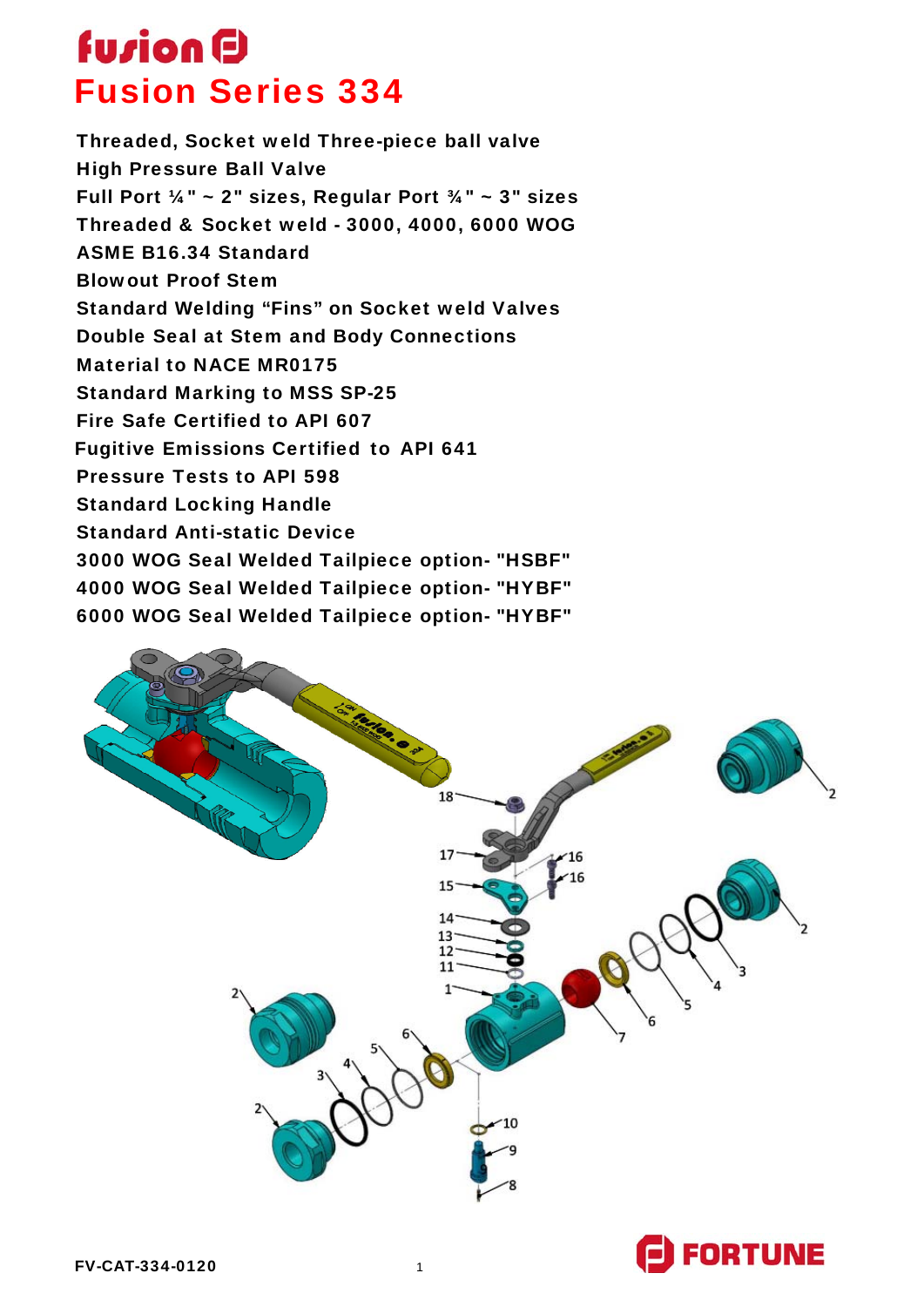### **fusion D** Fusion Series 334

#### Bill of Materials

| <b>ITEM</b>                  | <b>PART</b>              | <b>STAINLESS STEEL</b>                                         | <b>SOUR LOW TEMP (NACE)</b>                             | <b>SOUR (NACE)</b>                                      | Q'TY           |
|------------------------------|--------------------------|----------------------------------------------------------------|---------------------------------------------------------|---------------------------------------------------------|----------------|
| 1                            | <b>BODY</b>              | <b>ASTM A351 CF8M /</b><br>ASTM A479 316                       | ASTM A350 LF2 /<br>ASTM A352 LCC                        | ASTM A105 / A105N<br>ASTM A216 WCB                      | 1              |
| 2                            | <b>END CAP</b>           | ASTM A479 316                                                  | ASTM A350 LF2                                           | ASTM A105 / A105N                                       | $\overline{2}$ |
| ☆ 3                          | <b>BODY GASKET</b>       | <b>GRAPHITE</b>                                                | <b>GRAPHITE</b>                                         | <b>GRAPHITE</b>                                         | $\overline{2}$ |
| ☆ 4                          | <b>BACKUP RING</b>       | <b>NITRILE</b>                                                 | <b>NITRILE</b>                                          | <b>NITRILE</b>                                          | $\overline{2}$ |
| $\stackrel{\wedge}{\Join} 5$ | END CAP O-RING           | TEFLON / HNBR                                                  | VITON GLT / HNBR                                        | VITON / HNBR                                            | $\overline{2}$ |
| $\approx 6$                  | <b>SEAT</b>              | TFM / VIRGIN PEEK                                              | <b>TFM / VIRGIN PEEK</b>                                | TFM / VIRGIN PEEK                                       | $\overline{2}$ |
| $\overline{7}$               | <b>BALL</b>              | ASTM A351 CF8M / A182<br>F316 / ASTM A564 630<br><b>H1150D</b> | ASTM A351 CF8M / A182<br>F316 / ASTM A564 630<br>H1150D | ASTM A351 CF8M / A182<br>F316 / ASTM A564 630<br>H1150D | 1              |
| 8                            | <b>SPRING</b>            | 304SS                                                          | 304SS                                                   | 304SS                                                   | 1              |
| 9                            | <b>STEM</b>              | ASTM A564 630 H1150D                                           | ASTM A564 630 H1150D                                    | ASTM A564 630 H1150D                                    | 1              |
| $\approx$ 10                 | <b>THRUST WASHER</b>     | TFM / PEEK                                                     | TFM / PEEK                                              | TFM / PEEK                                              | 1              |
| ☆11                          | <b>STEM O-RING</b>       | VITON / HNBR                                                   | VITON GLT / HNBR                                        | VITON / HNBR                                            | 1              |
| ☆12                          | <b>PACKING</b>           | <b>GRAPHITE</b>                                                | <b>GRAPHITE</b>                                         | <b>GRAPHITE</b>                                         | 1              |
| 13                           | PACKING FOLLOW           | 304SS                                                          | 304SS                                                   | 304SS                                                   | 1              |
| 14                           | <b>BELLEVILLE WASHER</b> | 304SS                                                          | 304SS                                                   | 304SS                                                   | 1              |
| 15                           | <b>GLAND FLANGE</b>      | 304SS                                                          | CS.                                                     | CS.                                                     | 1              |
| 16                           | <b>BOLT</b>              | ASTM A320 L7M PLATED                                           | ASTM A320 L7M                                           | ASTM A320 L7M                                           | 2              |
| 17                           | <b>HANDLE</b>            | ASTM A351 CF8                                                  | CS.                                                     | <b>CS</b>                                               |                |
| 18                           | <b>HANDLE NUT</b>        | 304SS                                                          | CS.                                                     | CS.                                                     | 1              |

Note 1: ☆ Minor repair kit;

Note 2: ITEM 4 With 6000 WOG Only

Note 3: (ITEM 6) RTFM for 3000 WOG, VIRGEN PEEK for 4000 and 6000 WOG

Note 4: (ITEM 7) BALL Material ASTM A351 CF8M/A182 F316 for 3000 WOG, ASTM A564 630 H1150D for 4000 WOG and 6000 WOG

Note 5: (ITEM 10) RTFM for 3000 WOG, PEEK for 4000 and 6000 WOG

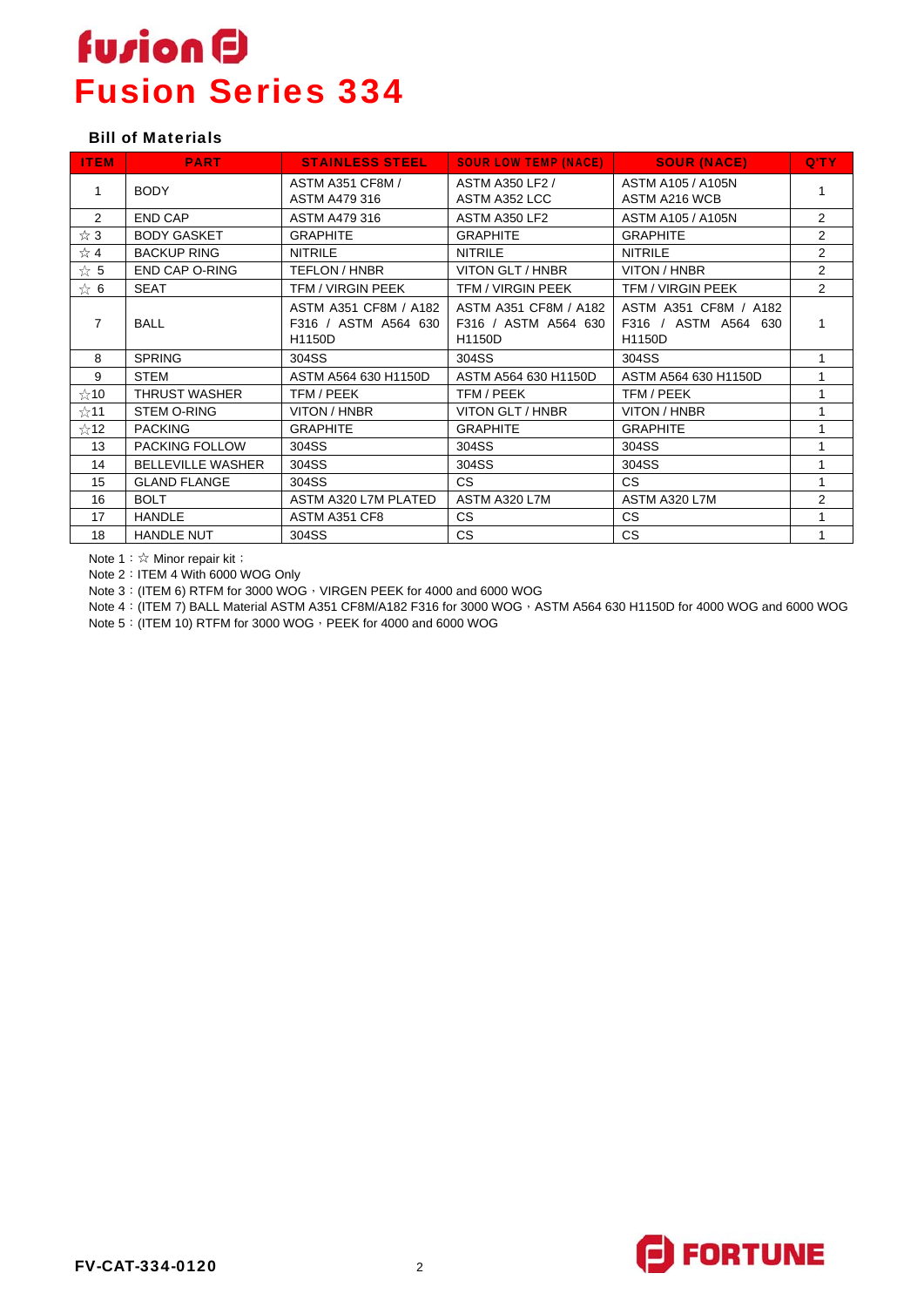## **fusion D** Fusion Series 334



#### Weights and Dimensions

| <b>SIZE</b> |              |             | D         | $\mathbf C$         | L          | L                    | L               | в       | G        | н        | Е         | Cv          | <b>WEIGHT</b> |
|-------------|--------------|-------------|-----------|---------------------|------------|----------------------|-----------------|---------|----------|----------|-----------|-------------|---------------|
| In/DN       | <b>WOG</b>   | <b>BORE</b> |           | In/mm               | <b>NPT</b> | <b>SW</b>            | <b>NPT X SW</b> | In/mm   | In/mm    | In/mm    | In/mm     | <b>Gall</b> | <b>SW</b>     |
|             |              |             | In/mm     |                     | In/mm      | In/mm                | In/mm           |         |          |          |           | min         | <b>Kg/Lbs</b> |
| 1/4/8       | 3000<br>4000 | <b>FP</b>   | 0.50/12.7 | 0.57/14.4           | 3.86/98    | 5.00/127             | 4.43/112        | 0.87/22 | 1.61/41  | 3.15/80  | 6.50/165  | 9           | 1.6/3.5       |
|             | 6000         | FP          | 0.50/12.7 | 0.57/14.4           | 3.86/98    | 5.00/127             | 4.43/112        | 0.87/22 | 1.61/41  | 3.15/80  | 6.50/165  | 9           | 1.6/3.5       |
| 3/8/10      | 3000<br>4000 | FP          | 0.50/12.7 | 0.70/17.7           | 3.86/98    | 5.00/127             | 4.43/112        | 0.87/22 | 1.61/41  | 3.15/80  | 6.50/165  | 9           | 1.6/3.5       |
|             | 6000         | FP          | 0.50/12.7 | 0.70/17.7           | 3.86/98    | 5.00/127             | 4.43/112        | 0.87/22 | 1.61/41  | 3.15/80  | 6.50/165  | 9           | 1.6/3.5       |
| 1/2/15      | 3000<br>4000 | <b>FP</b>   | 0.50/12.7 | 0.87/22.0           | 3.86/98    | 5.00/127             | 4.43/112        | 0.87/22 | 1.61/41  | 3.15/80  | 6.50/165  | 26          | 1.6/3.5       |
|             | 6000         | FP          | 0.50/12.7 | 0.87/22.0           | 4.37/111   | 5.00/127             | 4.43/112        | 0.87/22 | 1.61/41  | 3.15/80  | 6.50/165  | 26          | 1.6/3.5       |
|             | 3000<br>4000 | <b>FP</b>   | 0.75/19.0 | 1.08/27.4           | 4.25/108   | 6.73/171             | 5.49/140        | 1.08/28 | 2.25/57  | 3.67/93  | 8.07/205  | 61          | 2.4/5.3       |
| 3/4/20      | 3000<br>4000 | <b>RP</b>   |           | 0.50/12.7 1.08/27.4 | 4.37/111   | 6.75/172             | 5.56/141        | 0.87/22 | 1.61/41  | 3.15/80  | 6.50/165  | 14          | 2.1/4.6       |
|             | 6000         | FP          | 0.75/19.0 | 1.08/27.4           | 4.25/108   | 6.73/171             | 5.49/140        | 1.18/30 | 2.25/57  | 3.67/93  | 8.07/205  | 61          | 2.8/6.2       |
|             | 6000         | <b>RP</b>   | 0.50/12.7 | 1.08/27.4           | 4.37/111   | 6.75/171             | 5.56/141        | 0.87/22 | 1.61/41  | 3.15/80  | 6.50/165  | 14          | 2.3/5.1       |
| 1/25        | 3000<br>4000 | <b>FP</b>   |           | 1.00/25.4 1.34/34.1 | 5.22/133   | 6.72/171             | 5.97/152        | 1.27/32 | 2.51/64  | 3.93/100 | 8.07/205  | 110         | 4.2/9.2       |
|             | 3000<br>4000 | <b>RP</b>   |           | 0.75/19.0 1.34/34.1 | 4.25/108   | 6.75/171             | 5.49/140        | 0.87/22 | 2.25/57  | 3.67/93  | 8.07/205  | 25          | 2.9/6.4       |
|             | 6000         | FP          | 1.00/25.4 | 1.34/34.1           | 5.38/137   | 6.72/171             | 5.97/152        | 1.40/36 | 2.51/64  | 3.93/100 | 8.07/205  | 110         | 4.7/10.3      |
|             | 6000         | <b>RP</b>   | 0.75/19.0 | 1.34/34.1           | 5.24/133   | 6.75/171             | 5.98/152        | 1.18/30 | 2.25/57  | 3.67/93  | 8.07/205  | 25          | 3.6/7.9       |
|             | 3000<br>4000 | <b>FP</b>   |           | 1.50/38.0 1.69/42.9 | 6.26/159   | 8.54/217             | 7.40/188        | 2.00/51 | 3.56/91  | 5.30/135 | 10.04/255 | 170         | 10.2/22.4     |
| $1-1/4/32$  | 3000<br>4000 | <b>RP</b>   |           | 1.00/25.4 1.69/42.9 | 6.24/159   | 8.69/221             | 7.45/189        | 1.27/32 | 2.51/64  | 3.93/100 | 8.07/205  | 50          | 5.9/13.0      |
|             | 6000         | FP          | 1.50/38.0 | 1.69/42.9           | 6.30/160   | 8.54/217             | 7.42/189        | 2.23/57 | 3.56/91  | 5.30/135 | 10.04/255 | 170         | 11.4/25.1     |
|             | 6000         | <b>RP</b>   | 1.00/25.4 | 1.69/42.9           | 3.69/94    | 8.69/221             | 6.19/157        | 1.40/36 | 2.51/64  | 3.93/100 | 8.07/205  | 50          | 6.5/4.3       |
| $1-1/2/40$  | 3000<br>4000 | <b>FP</b>   |           | 1.50/38.0 1.93/49.0 | 6.26/159   | 8.54/217             | 7.40/188        | 2.00/51 | 3.56/91  | 5.30/135 | 10.04/255 | 260         | 10.1/22.2     |
|             | 3000<br>4000 | <b>RP</b>   |           | 1.00/25.4 1.93/49.0 | 6.40/163   | 8.69/221             | 7.54/192        | 1.27/32 | 2.51/64  | 3.93/100 | 8.07/205  | 38          | 5.8/12.8      |
|             | 6000         | FP          | 1.50/38.0 | 1.93/49.0           | 6.30/160   | 8.54/217             | 7.40/188        | 2.23/57 | 3.56/91  | 5.30/135 | 10.04/255 | 260         | 11.2/24.6     |
|             | 6000         | <b>RP</b>   | 1.00/25.4 | 1.93/49.0           | 6.40/163   | 8.69/221             | 7.54/192        | 1.40/36 | 2.51/64  | 3.93/100 | 8.07/205  | 38          | 6.3/43.9      |
| 2/50        | 3000<br>4000 | <b>FP</b>   |           | 2.00/50.8 2.42/61.4 | 6.26/159   | 9.84/250             | 8.05/205        | 2.54/65 | 4.92/125 | 6.30/160 | 12.40/315 | 480         | 16.5/36.3     |
|             | 3000<br>4000 | <b>RP</b>   |           | 1.50/38.0 2.42/61.4 | 6.26/159   | 8.54/217             | 7.40/188        | 2.00/51 | 3.56/91  | 5.30/135 | 10.04/255 | 100         | 9.5/20.9      |
|             | 6000         | <b>FP</b>   | 2.00/50.8 | 2.42/61.4           | 6.26/159   | 9.84/250             | 8.05/205        | 2.84/72 | 4.92/125 | 6.30/160 | 12.40/315 | 480         | 18.0/39.6     |
|             | 6000         | <b>RP</b>   |           | 1.50/38.0 2.42/61.4 | 7.40/188   | 8.54/217             | 7.97/203        | 2.23/57 | 3.56/91  | 5.30/135 | 10.04/255 | 100         | 10.5/23.1     |
| 3/80        | 3000<br>4000 | <b>RP</b>   |           | 2.00/50.8 3.54/90.0 | 10.00/254  | 12.76/324            | 11.38/289       | 2.54/65 | 4.92/125 | 6.30/160 | 12.40/315 | 350         | 24.3/53.6     |
|             | 6000         | <b>RP</b>   |           | 2.00/50.8 3.54/90.0 | 10.28/261  | 12.76/324 11.52/292. |                 | 2.84/72 | 4.92/125 | 6.30/160 | 12.40/315 | 350         | 24.3/53.6     |

Note 1: "L" DIMENSION  $\pm$  0.06 in. /1.5 mm

Note 2:"B" DIMENSION FOR FORGING BODY